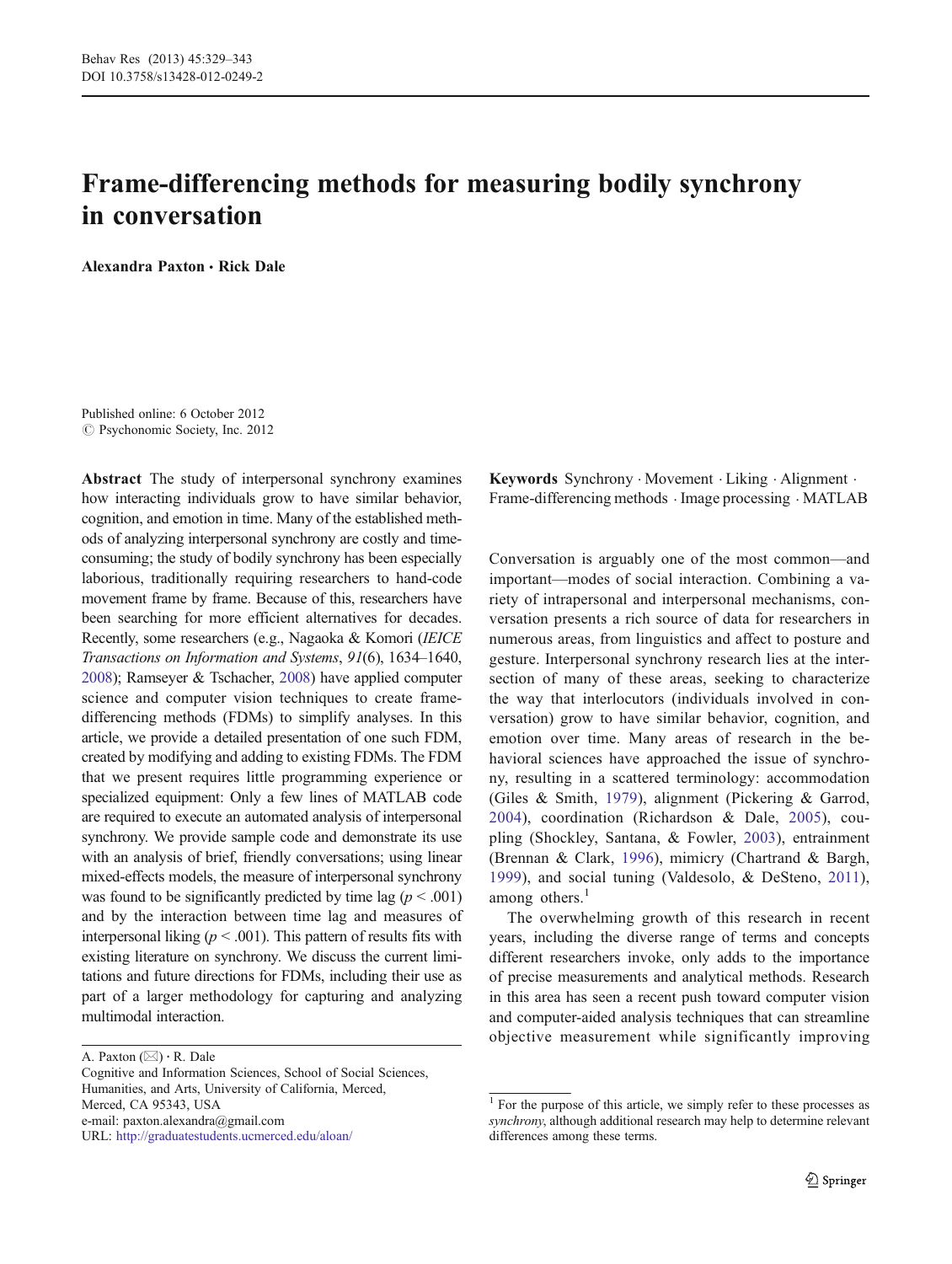efficiency and cost effectiveness. Attempts to standardize methodology for this area of research may even lead to stricter definitions of terms, enriching the field while helping researchers communicate the precise nature of their work.

## Issues with synchrony data collection and analysis

Interpersonal synchrony research faces problems not found in traditional research areas within experimental psychology. For example, synchrony research often centers on the dyad rather than the individual. This can lead to smaller sample sizes, since dyads are more costly and difficult to recruit. Conversations unfold over minutes, not milliseconds, and a single data collection session from one dyad may last several hours (e.g., Skuban, Shaw, Gardner, Supplee, & Nichols, [2006](#page-14-0)). Data collection for these studies, therefore, involves a significant investment of time by a researcher interested in interpersonal processes.

After collecting potentially dozens of hours of interaction for an experiment, researchers must spend even more time analyzing the data. Conversations must be transcribed for analyses of linguistic synchrony, but a single hour of dialogue may require over 10 h to transcribe (Kreuz & Riordan, [2011\)](#page-13-0). Analysis of bodily synchrony, the primary focus of this article, has historically required researchers to meticulously hand-code limb movement in videotaped interactions frame by frame (e.g., Condon & Sander, [1974](#page-13-0)). Some postcoding automated techniques have been developed to detect repeated patterns of movement synchrony (e.g., THEME; Grammer, Kruck, & Magnusson, [1998](#page-13-0)); while inarguably helpful in identifying meaningful patterns of movement, these techniques do not mitigate the laborintensive hand-coding process. Some believe that these issues have likely discouraged some researchers from studying interpersonal synchrony due to lack of funding or insufficient staffing (Bernieri, Davis, Rosenthal, & Knee, [1994\)](#page-13-0).

Although significant, the challenges presented by data collection and analysis are not insurmountable. Researchers have been refining cost-effective and efficient methods of studying synchrony for decades, and research on interpersonal synchrony has unveiled new ways of exploring conversation through facilitated analysis (e.g., Bernieri et al., [1994\)](#page-13-0). Improved research methods may minimize the restrictions imposed by minimal funding and can be combined with other methods to explore questions of cross-channel synchrony and interaction (e.g., affect and body movement; see the [General Discussion](#page-7-0) section).

# Existing alternatives to hand-coding for bodily synchrony

## Holistic ratings

One of the most established alternatives to hand-coding involves holistic ratings by judges. The specific methods employed by each researcher vary, but all have a relatively similar general procedure. Judges may be completely naïve (e.g., Bernieri, Reznick, & Rosenthal, [1988\)](#page-13-0) or strictly trained (e.g., Criss, Shaw, & Ingoldsby, [2003](#page-13-0); Grammer, Honda, Jüette, & Schmitt, [1999\)](#page-13-0), depending on the goals of the study. Judges are commonly instructed to watch videotaped interactions and provide a rating of the interaction, typically based on Likert scales of general interaction qualities (e.g., Bernieri et al., [1988](#page-13-0); Criss et al., [2003](#page-13-0)). The interlocutors' dialogue may be muted (e.g., Bernieri et al., [1988](#page-13-0)) or included in the raters' materials (e.g., Criss et al., [2003](#page-13-0)); both have been established as equally effective as measures of bodily synchrony (Bernieri et al., [1994](#page-13-0)). Each interaction may be rated only once (e.g., Bernieri et al., [1988](#page-13-0)) or, to ensure high interrater reliability, by multiple raters (e.g., Criss et al., [2003](#page-13-0)).

Holistic ratings often require significantly less time than frame-by-frame analyses, but they are not without their own methodological problems. With the exception of eventbased counting methods (e.g., Skuban et al., [2006\)](#page-14-0), holistic ratings are almost entirely subjective. Intensive judge training and employing multiple raters may decrease subjectivity, but they increase the amount of time required for analysis (e.g., the 6-week training course used by Criss et al., [2003\)](#page-13-0). Because synchrony is often based on measures with fewer than a dozen items, these methods often provide less withinsubjects power for statistical tests.

Researchers have improved holistic ratings, but these methods remain unable to objectively quantify bodily synchrony. Ratings may be effective for studying how individuals perceive synchrony, but their inherent subjectivity limits the degree to which researchers can parse apart the mechanisms behind synchrony. While these methods are significantly more efficient, judges' holistic ratings lose the precision of Condon and Sander's ([1974\)](#page-13-0) hand-coding methods.

## Automated video analysis

Other researchers have begun attempts at automating analyses of bodily synchrony. Although these new methods are accompanied by new difficulties, they provide significant advantages over other methods proposed to date. Many of the methods blend computer vision techniques with psychological research to create rater-free, coding-free analytical techniques. Computer-driven techniques minimize researcher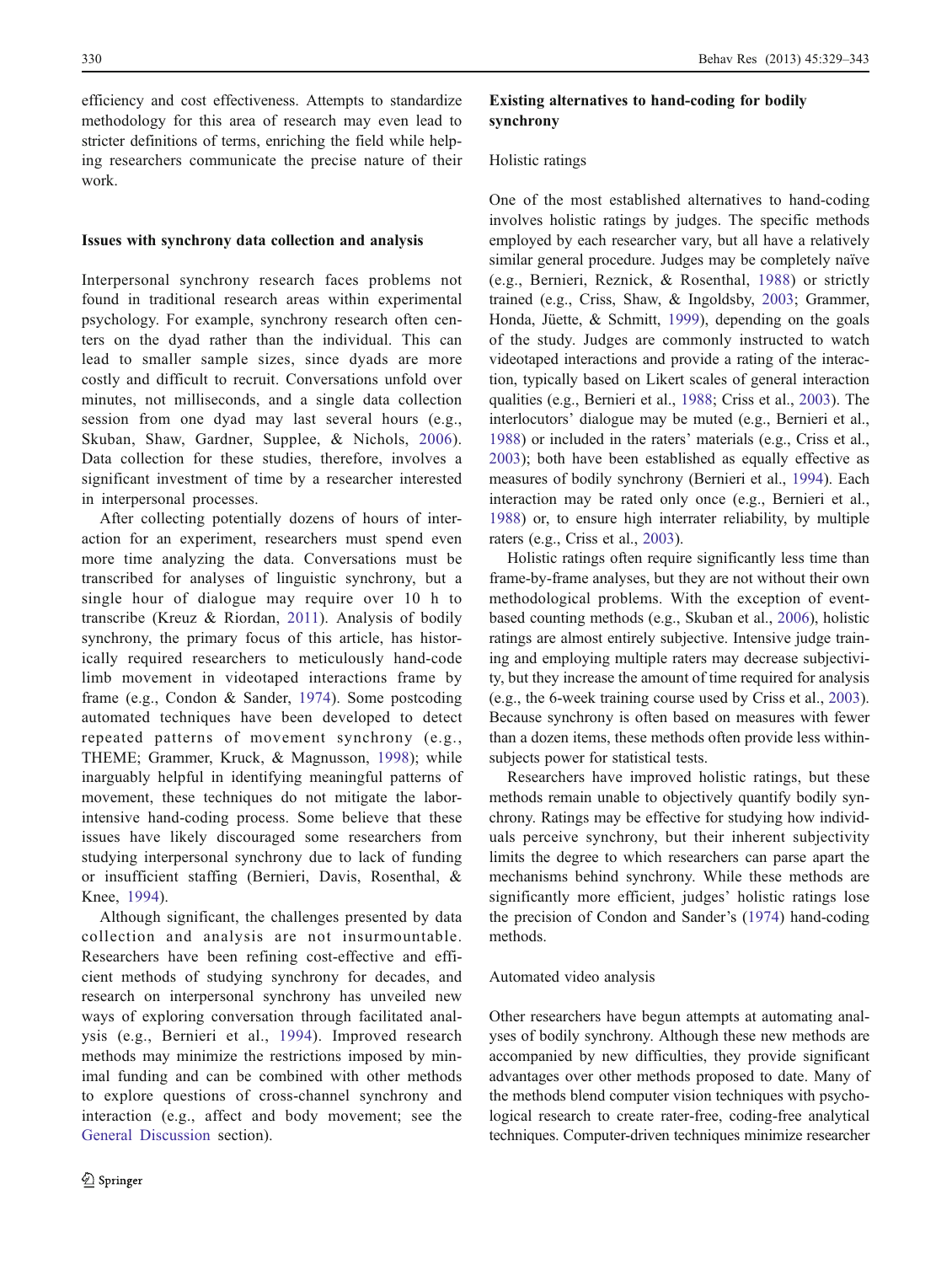interaction with raw data, thereby removing the subjectivity of holistic ratings and the labor of hand-coding. These analyses are intended to be efficient, content-free methods for assessing bodily synchrony during interaction.

Motion-tracking systems appear to be an ideal candidate for tracking interlocutors' body movement over time. Other areas of research have already begun utilizing these systems' automated collection of data and computation of movement-related variables for the whole body and individual body parts (e.g., Battersby, Lavelle, Healey, & McCabe, [2008;](#page-13-0) Lu & Huenerfauth, [2010\)](#page-13-0). However, existing motiontracking systems are almost as restrictive in their own right as hand-coding methods. Current systems are expensive and can present methodological concerns (Welch & Foxlin, [2002\)](#page-14-0). For example, specialized motion-tracking suits are often tight-fitting; participants may feel discomfort, impacting naturalistic movement. Once these systems become cheaper and less restrictive, motion tracking may become a standard tool for bodily synchrony research. Nevertheless, for researchers facing limitations in funding and for those whose questions are not compatible with the high-tech motion capture requirements, body-suit motion capture still poses significant challenges.

Meservy et al. ([2005\)](#page-13-0) have pioneered another appealing method. Their methodology—similar to attempts at automated blob analysis (e.g., Lu, Tsechpenakis, Metaxas, Jensen, & Kruse, [2005\)](#page-13-0)—is intended to automatically track patterns of head and hand movement in videos captured in moderately high quality. However, as presented in their article, the program is only partially automated; it currently requires a significant investment of time at the beginning of analysis and almost constant guidance throughout the process. It also poses restrictions for interaction researchers: Videos must be shot head-on with a single participant in the image, creating problems for applications in naturalistic conversation between two interlocutors. While interesting, Meservy et al.'s paradigm is not yet feasible for interaction research.

We believe that the most promising and effective interpersonal bodily synchrony techniques to date are what we will call *frame-differencing methods* (FDMs). Rather than tracking specific body parts, FDMs are grounded in research showing that interlocutors synchronize in overall body movement in addition to posture and gesture (e.g., Shockley et al., [2003\)](#page-14-0). Encompassing several existing named (e.g., motion energy analysis [MEA]; Grammer et al., [1999](#page-13-0); Ramseyer & Tschacher, [2008](#page-13-0), [2011\)](#page-13-0) and unnamed (e.g., Nagaoka & Komori, [2008](#page-13-0)) methods, FDMs track the changes in pixels from one frame to the next. These methods require the background of an image to remain static, so the only pixel changes from frame to frame will likely be caused by interlocutors' movement. FDMs generally analyze movement quantitatively by strictly measuring pixel changes

between frames (e.g., Nagaoka & Komori, [2008](#page-13-0)), but some FDMs utilize qualitative analyses of movement (e.g., judges' ratings of movement FDM-derived visualizations; Grammer et al., [1999\)](#page-13-0).

FDM data collection setups (e.g., Nagaoka & Komori, [2008](#page-13-0); Ramseyer & Tschacher, [2008,](#page-13-0) [2011](#page-13-0)) generally have similar requirements. They often require only one or two unmoving video cameras and stable ambient lighting, making FDMs highly cost effective. Prior to analysis, the video data are often transformed—manually or automatically into grayscale images and normalized for brightness. Existing FDMs are indifferent to many movement characteristics (e.g., direction), and they have been used successfully in several studies to date, primarily in clinical (e.g., Kupper, Ramseyer, Hoffmann, Kalbermatten, & Tschacher, [2010;](#page-13-0) Nagaoka & Komori, [2008](#page-13-0); Ramseyer & Tschacher, [2008,](#page-13-0) [2011\)](#page-13-0) and ethological (e.g., Grammer et al., [1999](#page-13-0)) domains. Our goal in this article is to present FDM to those interested in basic experimental research on conversation and to develop a simple version of an FDM that can be run with minimal programming experience in MATLAB code, which we supply in [Appendix 2](#page-11-0).

By presenting a template for a very basic but nevertheless powerful FDM, we hope to provide experimental researchers with a tool that can be easily modified according to their research needs. We also point researchers to existing methods in nonexperimental fields to explore additional ways of implementing similar analyses (e.g., Grammer et al., [1999;](#page-13-0) Ramseyer & Tschacher, [2011](#page-13-0)).

# A simple frame-differencing method

In this article, we showcase a highly simplified, MATLABbased method of extracting overall body movement between two people engaged in conversation. Interpersonal synchrony is a highly diverse research topic, comprising researchers from various fields and technical backgrounds. The FDM presented here is based on modifications to existing methods and may provide an affordable, efficient, yet robust source of data to explore how bodily synchrony relates to conversation. A script only a few lines in length provides the basic measures, and analyses can be performed quickly and with very little effort by the researcher. While some semiautomated analyses require researchers to specify individual areas of interest to be analyzed (regions of interest [ROIs] for MEA; e.g., Ramseyer & Tschacher, [2011\)](#page-13-0), many FDMs including the one presented here—analyze overall body movement (e.g., Boker, Xu, Rotondo, & King, [2002\)](#page-13-0). By combining existing FDM-based techniques and contributing some additions, the FDM offered here provides an analytical method for researchers equipped only with a moderateto high-quality digital video recorder, standard analysis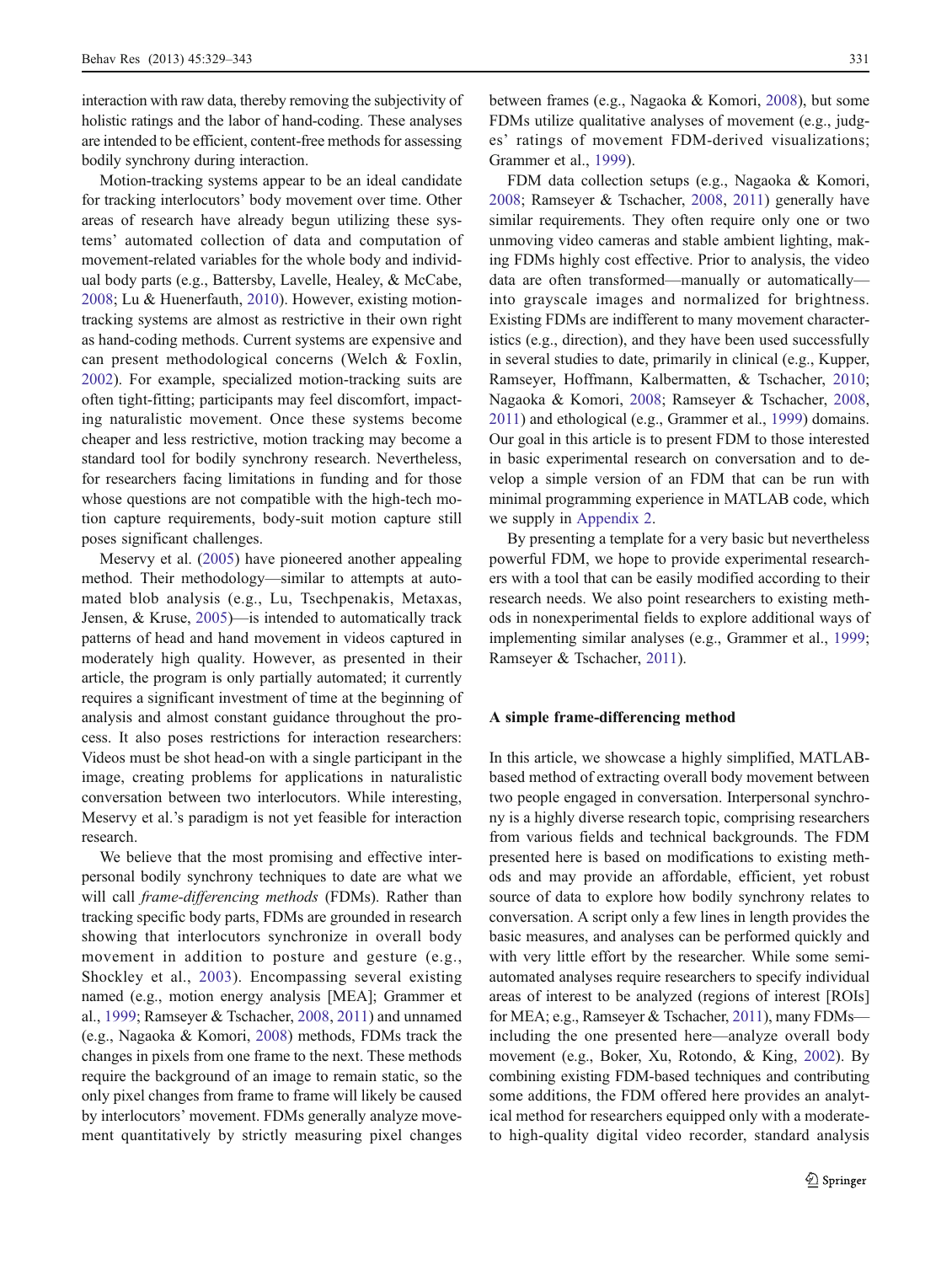<span id="page-3-0"></span>software (e.g., MATLAB), and very modest programming skills. After we detail an example FDM, we will demonstrate its use and effectiveness in a study on conversational interaction.

## Data collection and preparation

The presented FDM has been designed to require as little direct supervision and specialized equipment as possible. For data collection, researchers will only require a digital video camera (preferably, high definition; no specific codec required), $\frac{2}{3}$  mounted to be completely stable throughout the recording. Although the light source need not remain completely stable, it should not be subject to large fluctuations. In order to provide time-locked images, we recommend using a single camcorder to record both participants (see Fig. 1). These analysis methods can be adjusted to accommodate multiple cameras, so long as the sequences can be accurately synchronized in time. However, the description of our methods is written under the assumption that the researcher is using a single camera.

The videos must then be uploaded to a computer and segmented into image sequences; higher-quality image formats (e.g., PNG) are preferable, although not required. Assuming a high-quality recording, the images may remain in the native camcorder resolution and do not require rescaling. This can be done with a number of commercially available video processing programs, including Apple's QuickTime or iMovie. For researchers using Apple products, we have included a sample AppleScript to automate the image segmentation of videos in iMovie (see [Appendix](#page-9-0) [1](#page-9-0)).<sup>3</sup> Researchers may also use MATLAB and VideoReader to import video directly, but we chose to use out-of-the-box software to get image sequences in order to further minimize programming requirements.

The sampling rate may vary according to researcher needs and storage space. We have experimented with a number of sampling rates and have found that 8 Hz affords a great deal of detail without generating unwieldy amounts of data. In contrast with existing methods, the FDM we present can utilize full-color image sequences and does not require the images to be transformed into grayscale or normalized grayscale brightness. We calculate the frame differences using the RGB code in MATLAB's image arrays. By analyzing images in full color, this FDM is able to detect movement of an object of one color against a



Fig. 1 Visualization of differencing process and sample participant setup. In order to establish time-locked capture of both interlocutors' movements, we recommend that participants be recorded facing one another, in profile to the camera. Additionally, no moving objects (e.g., clocks) should be included in the frame. Each image is halved, and its pixels are compared with those of its predecessor. Movement between the consecutive images is registered as changes in pixels from one image to the next. This image demonstrates the nonlagged comparison of time series (i.e., movement of participant A at time  $t$  compared with movement of participant B at time  $t$ )

background of a different color that may have the same intensity. This means that we can track changes in colors that may have the same overall intensity (i.e., the same summed color codes, but differently distributed over the red, green, and blue spectra). Any differences in intensity of a person's clothing and background will be captured with this approach.

## Data analysis with MATLAB

We have written and combined a series of MATLAB scripts to create a single, short script (see Appendix  $2)^4$  to automatically analyze the bodily synchrony between interlocutors in a single video frame. Using a "for loop," the MATLAB script sequentially loads each image of a given frame sequence. The images are halved so that each interlocutor's movement is on only one half of the frame; if all dyads do not have the same halfway point, the researcher must designate the halfway points for any exceptions. The script then compares the pixels of the current half-frame with the pixels of the previous half-frame, yields a raw pixel change score between the images, and then creates a standardized difference score between them (see Fig. 1 for visualization; see Fig. [2](#page-4-0) for sample sequence).

A second-order Butterworth low-pass filter is then ap-<sup>2</sup> Although these methods are likely to capture movement effectively<br>plied to each sequence of half-images in lieu of a threshold<br>and 2 Although these methods are likely to capture movement effectively<br>plied to each seque

even when given provided lower-quality recordings, lower resolutions may be less sensitive to smaller body movements (e.g., postural sway, facial expressions).

<sup>&</sup>lt;sup>3</sup> The AppleScript code is also available for download from the first author's Web site: [http://graduatestudents.ucmerced.edu/aloan/](http://graduatestudents.ucmerced.edu/aloan/Miscellany_files/imovie_segmentation.scpt) Miscellany files/imovie\_segmentation.scpt.

<sup>4</sup> The MATLAB code is also available for download from the first author's Web site: [http://graduatestudents.ucmerced.edu/aloan/](http://graduatestudents.ucmerced.edu/aloan/Miscellany_files/sample_FDM.m) [Miscellany\\_files/sample\\_FDM.m](http://graduatestudents.ucmerced.edu/aloan/Miscellany_files/sample_FDM.m).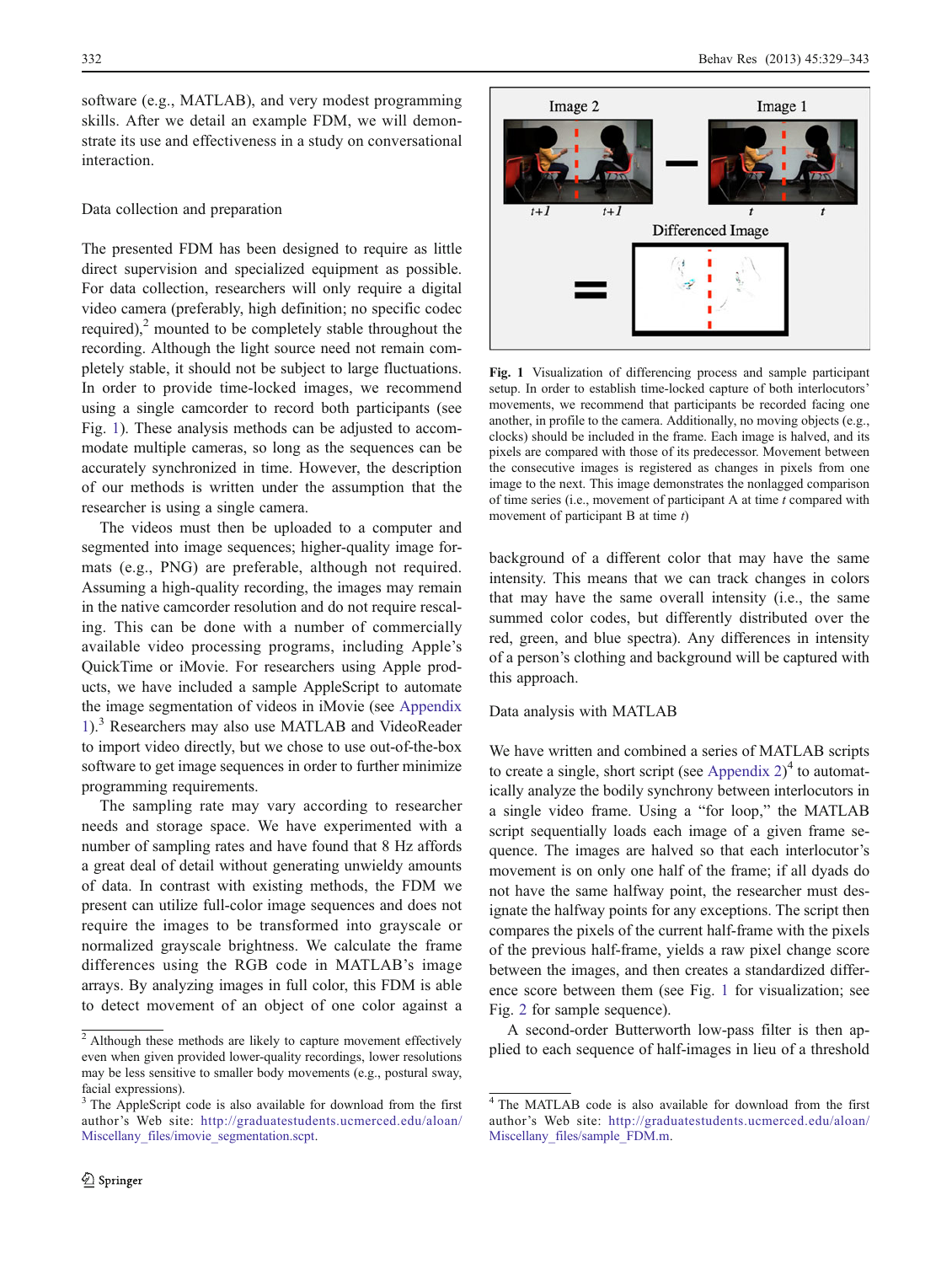<span id="page-4-0"></span>Fig. 2 Sample sequence of differenced images. The image sequence begins at the top of the left-hand column, proceeds down, then begins again at the top of the right-hand column. This represents the differencing process applied to 1.5 s of interaction



(e.g., Grammer et al., [1999](#page-13-0)) or band-pass filter (e.g., Nagaoka & Komori, [2008\)](#page-13-0). A powerful but relatively simple filter, the Butterworth filter is characterized by normalized cutoff frequency, a maximally flat passband, and a stopband that slopes down to zero. By standardizing the images and applying the low-pass filter, the script is able to control for slight fluctuations in light sources (e.g., highfrequency fluctuations of fluorescent lighting) while remaining sensitive to slight movements (e.g., shifts in posture). Without a filter, co-occurring sources of fluctuation across the images may lead to false detection of synchronized movement, since these fluctuations will occur in time for both image sequences. All of this is done with a few simple lines of code in MATLAB.

The script then combines the standardized scores for the two sequences of half-images (i.e., the movement of each individual within the dyad; see Fig. [3](#page-5-0) for a sample time series of standardized image scores) to derive cross-correlation coefficients, the measure for interpersonal synchrony, at various time lags. In other words, a correlation coefficient is calculated for each relative time lag between the two interlocutors' time series. A lag of 0 would reflect the Pearson correlation coefficient between the two sequences of movements, pairing participant A's movement at time  $t$  with participant B's movement at time  $t$ . A lag of  $-1$  would shift one time series by one step (i.e., pairing participant A's movement at  $t$  with participant B's movement at  $t + 1$ ) and carry out a correlation again. A lag of +1 would then shift in the other direction (i.e., pairing participant A's movement at  $t + 1$  with participant B's movement at  $t$ ) and calculate  $r$ .

If two individuals' movements are synchronized, r will be highest closer to a lag of 0, reflecting that changes in their movement coincide in time. Unlike other channels of communication (e.g., speech), both interlocutors are able to move simultaneously without impeding the flow of the interaction. Individuals spontaneously synchronize in dyadic rhythmic movement tasks (e.g., Miles, Lumsden, Richardson, & Macrae, [2011](#page-13-0); Richardson, Marsh, Isenhower, Goodman, &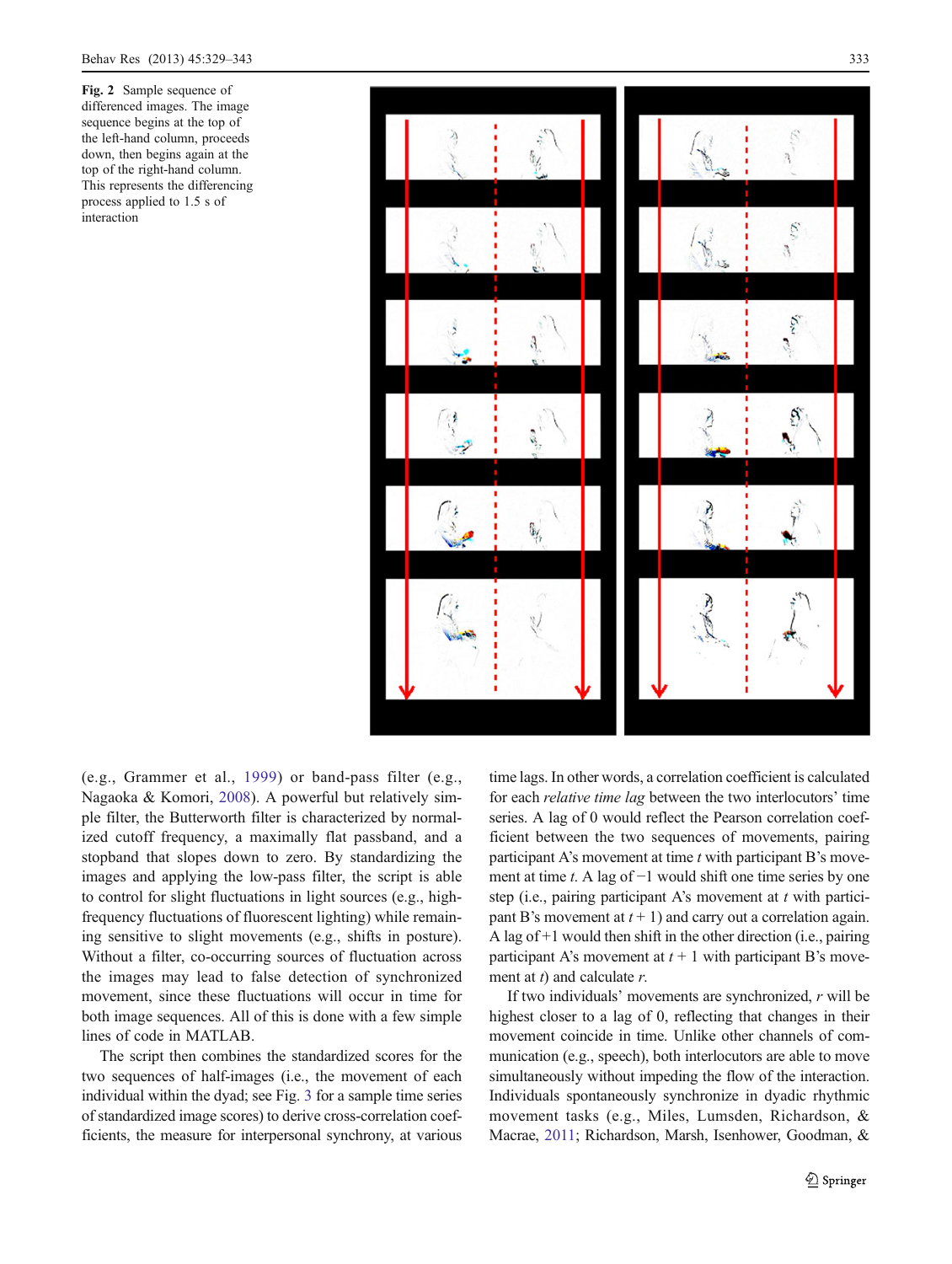<span id="page-5-0"></span>Fig. 3 Sample dyad movement sequence over 60 s after the Butterworth filter has been applied to the time series. Movement scores  $(y-axis)$  are standardized, and each frame  $(x-axis)$  is 125 ms. The blue line tracks the movement of the person on the right; the purple line records the movement of the person on the left



Schmidt, [2007;](#page-13-0) Schmidt, Carello, & Turvey, [1990](#page-13-0)). These findings suggest that interlocutors may exhibit some forms of synchronous—rather than time-lagged—body movement even in naturalistic contexts.

In addition to providing an objective quantification of bodily synchrony, the cross-correlation coefficient across time lags allows for a greater exploration of trends of lagging and leading in bodily synchrony (for a discussion, see Boker et al., [2002](#page-13-0)). Because we do not have any explicit hypotheses about leading or following in this "role symmetrical" conversation in our sample study, we take the mean  $r$ between  $-1$  and  $+1$  lag,  $-2$  and  $+2$  lag, and so on.<sup>5</sup> The MATLAB script then records all coefficients for analysis. The entire analysis for a 10-min dyadic interaction requires approximately 6 min on a 3.1-GHz Intel Core i5 Apple iMac computer with 4-GB 1333-MHz DDR3 memory.

# Quantifying synchrony

After retrieving the cross-correlation coefficients, researchers may use them in a variety of statistical tests. Researchers may use the entire time series, a portion of the time series, an average synchrony score, or the highest/lowest synchrony scores, according to the research questions and statistical tools available (see, e.g., Caucci, [2011,](#page-13-0) for some discussion on the use of interpersonal synchrony scores in various analyses). In order to confirm that this method works to measure synchrony of body movement rather than cooccurring artifacts, we ran two validation analyses, shown in [Appendix 3](#page-11-0). In the next section, we present a larger study that explores how synchrony is organized in naturalistic interaction.

# Interaction study

Much research has shown a possible link between affiliation and synchrony (e.g., Bernieri et al., [1994](#page-13-0); Chartrand & Bargh, [1999;](#page-13-0) Lakin & Chartrand, [2003;](#page-13-0) Ramseyer & Tschacher, [2008\)](#page-13-0). However, this synchrony–affiliation link can be modulated under various group circumstances (e.g., Miles et al., [2011](#page-13-0)). Here, we exemplify our methods in a study that shows gross-body movement synchrony during conversational interaction and tests a correlation of this synchrony with liking between interlocutors.<sup>6</sup>

As a proof of concept, we investigated whether individuals involved in naturalistic conversations with a broad affiliative prompt achieve bodily synchrony detectable by the FDM outlined above. The correlation coefficient should be higher closer to a lag of 0, because this correlation reflects the closest match in time. As lag increases, the time series are being correlated at a wider relative lag and are, therefore, further apart in time; synchrony would predict a *drop* in the correlation coefficients as time lag increases.

Existing literature suggests that synchrony should be positively correlated with liking. Rather than using simple correlation, the present study uses linear mixed-effects models for data analysis. We hypothesize, therefore, that the model will predict an increase in  $r$  as levels of interpersonal liking increase.

<sup>5</sup> Both negative and positive raw correlations were used. The data in Fig. 3 reflect these raw correlations. We did not apply Fisher's Ztransformation to these data because the correlations were too low to be affected (i.e., correlations of magnitude less than .5). As is discussed later, we standardized the correlations before using them in the linear mixed-effects model in order to obtain beta weights instead of raw change values.

<sup>&</sup>lt;sup>6</sup> The research we present is part of a larger study we are conducting on differences in conversation types. Here, we focus on analysis of the conversations that involved the basic goal of affiliation.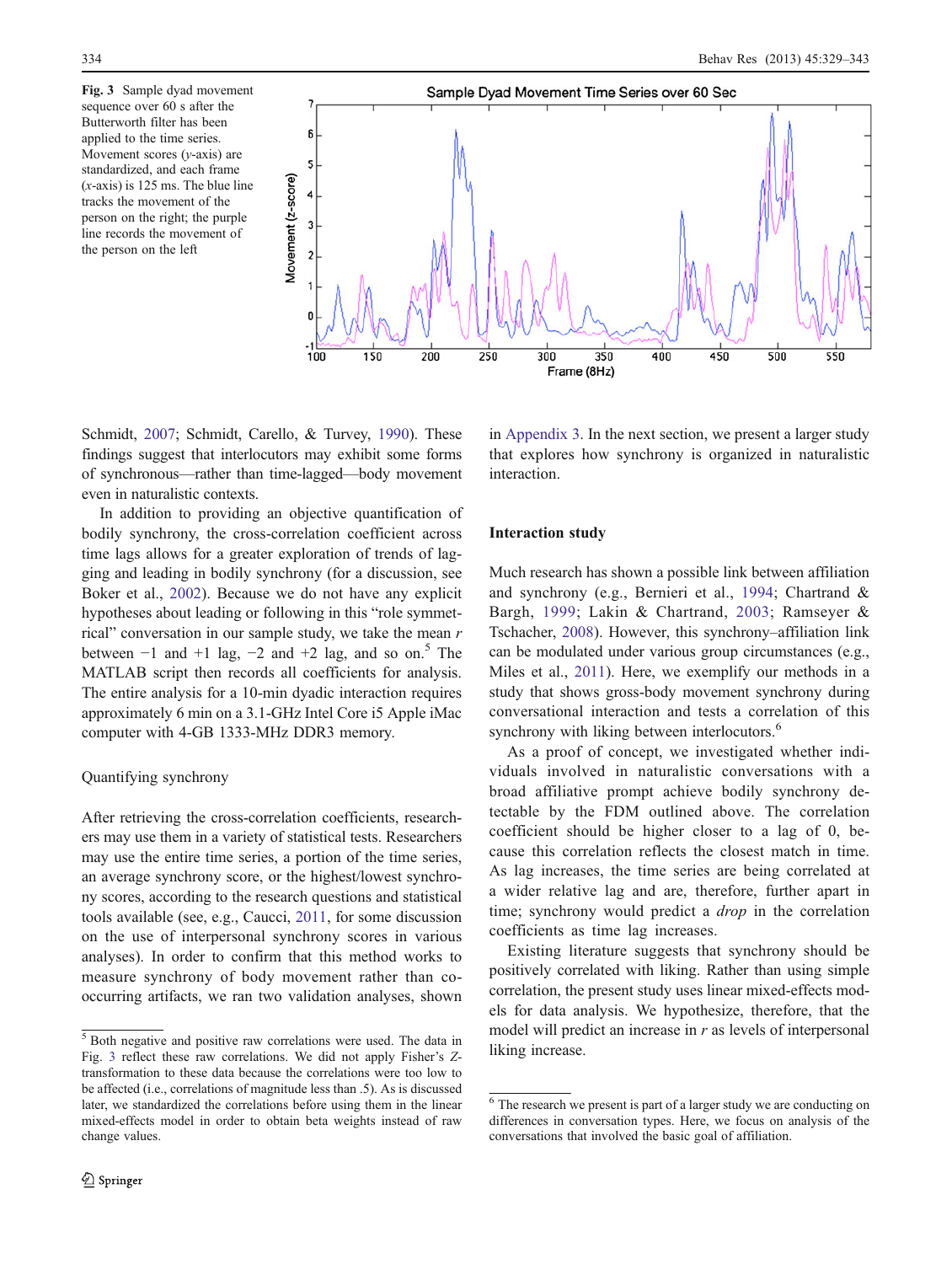## Method

## Participants

Participants were 40 undergraduate students at the University of Memphis (mean age  $= 22.08$  years; females  $= 32$ ) and 22 undergraduate students at University of California, Merced (mean age = 19.36 years; females = 17).<sup>7</sup> All were awarded extra credit for participating. All were fluent in English. They participated in pairs, as 31 conversational dyads (19 female, 1 male, 11 mixed-sex), according to individual availability via the participant pool's online scheduler. Only two dyads (one mixed-sex, one female) reported knowing one another prior to participation in the study and were retained for all analyses. One female dyad was removed from all analyses due to experimenter error. Although a seemingly small sample size, this exceeds established dyadic research sample sizes by a moderate (e.g., 21 dyads; Ramseyer & Tschacher, [2008\)](#page-13-0) or wide (e.g., 4 dyads; Boker et al., [2002](#page-13-0); Nagaoka & Komori, [2008\)](#page-13-0) margin.

#### Materials and procedure

After individually completing a brief questionnaire packet and signing informed consent forms, participants were brought into a private room. They were seated facing one another and were recorded in profile (see Fig. [1\)](#page-3-0) to ensure that their movements were captured in a time-locked fashion. Interactions were recorded using a Canon Vixia HF M31 high-definition digital video camcorder mounted on a tripod to ensure stability. To ameliorate the potential awkwardness of interacting with a stranger, participants were allowed 3 min to introduce themselves and briefly get to know one another without the experimenter present. Following the introductory period, the experimenter prompted the participants to discuss entertainment media (e.g., movies, music) that they both enjoyed. They were instructed to talk for 10 min with the experimenter present but outside their line of sight. Experimenters ensured that all conversations lasted at least 8 min and issued additional brief prompts to keep participants on topic (mean additional prompts per conversation  $= 0.54$ ). Frames during which prompts occurred were excluded from analysis. The participants were then brought to separate rooms and rated how much they liked their partner on a 1–6 Likert scale. After completing the measure, participants were brought together, debriefed, and thanked for their participation.

#### Data handling and analysis

The participant videos were processed and analyzed using the methods described in the preceding section. We extracted a time series of body movement at 8 Hz for each person, applied a second-order Butterworth filter to each time series, calculated the crosscorrelation coefficients at each lag within a window of  $\pm 3$  s (recommended by Richardson, Dale, & Tomlinson, [2009](#page-13-0)), and standardized the resulting coefficients. These standardized coefficients served as the dependent variables in the following analyses.

# Results

The standardized coefficients were predicted with a series of linear mixed-effects models to investigate basic questions of synchrony (as in Baayen, Davidson, & Bates, [2008](#page-13-0); Boker et al., [2002](#page-13-0)). Using the standardized cross-correlation coefficients derived from the MATLAB script, bodily synchrony was defined as concurrent movement in time. Therefore, when absolute time lag is included as a predictor, r should go down as lag increases (from a lag of 0—matching in time to lags reflecting greater temporal disparity). In addition, we tested whether there is a relationship between affiliation and r: We predicted that the more participants reported affiliation, the higher the standardized  $r$  would be overall. To test these questions, we included fixed factors of time lag and affiliation. All models used dyad and participant as random effects.

In the first model, we focused on synchrony as a function of time lag. This basic model tested whether individuals are more likely to move together in time. The model was found to be significant,  $p < .001$  [t(1842) = 27.6],<sup>8</sup> and predicts a drop in the cross-correlation coefficient with each successive time lag (i.e., 125 ms) away from 0 ( $\beta = -.22$ ). This indicates that interpersonal synchrony is highest toward a time lag of 0, or that interlocutors' movements coincide at relatively the same amplitude in time. Put simply, individuals synchronize their body movements during conversation.

Importantly, the average peak of this function seems to be closest to 0, rather than peaking at a lag greater than 0 (see Fig. [4](#page-8-0)). Such a pattern suggests that interlocutors do not, on

<sup>7</sup> Previous research has shown significant differences between the interaction styles of same-sex and mixed-sex dyads, and such composition may have important ethological implications (see Grammer et al., [1998\)](#page-13-0). However, we exemplify our method by showing aggregate synchrony across dyad types and reserve an analysis of gender for a later study, since it is not an immediate goal of this methodological presentation.

 $8$  Degrees of freedom are not easily defined for mixed models;  $t$ -values for mixed models, therefore, are often not included when reporting results (e.g., Boker et al., [2002](#page-13-0)). Some (e.g., Bates, [2006](#page-13-0)) have argued that reporting degrees of freedom can be misleading, given differences in techniques for obtaining them. However, there are several sources available for those who wish to report them (e.g., Baayen, [2008;](#page-13-0) Baayen et al., [2008](#page-13-0)). Degrees of freedom reported here were estimated using the LME function described therein. The t-values reported here are based on MCMC sampling using the "pvals.fnc" function in R, as described in Baayen et al., which also includes an excellent introduction to MCMC methods.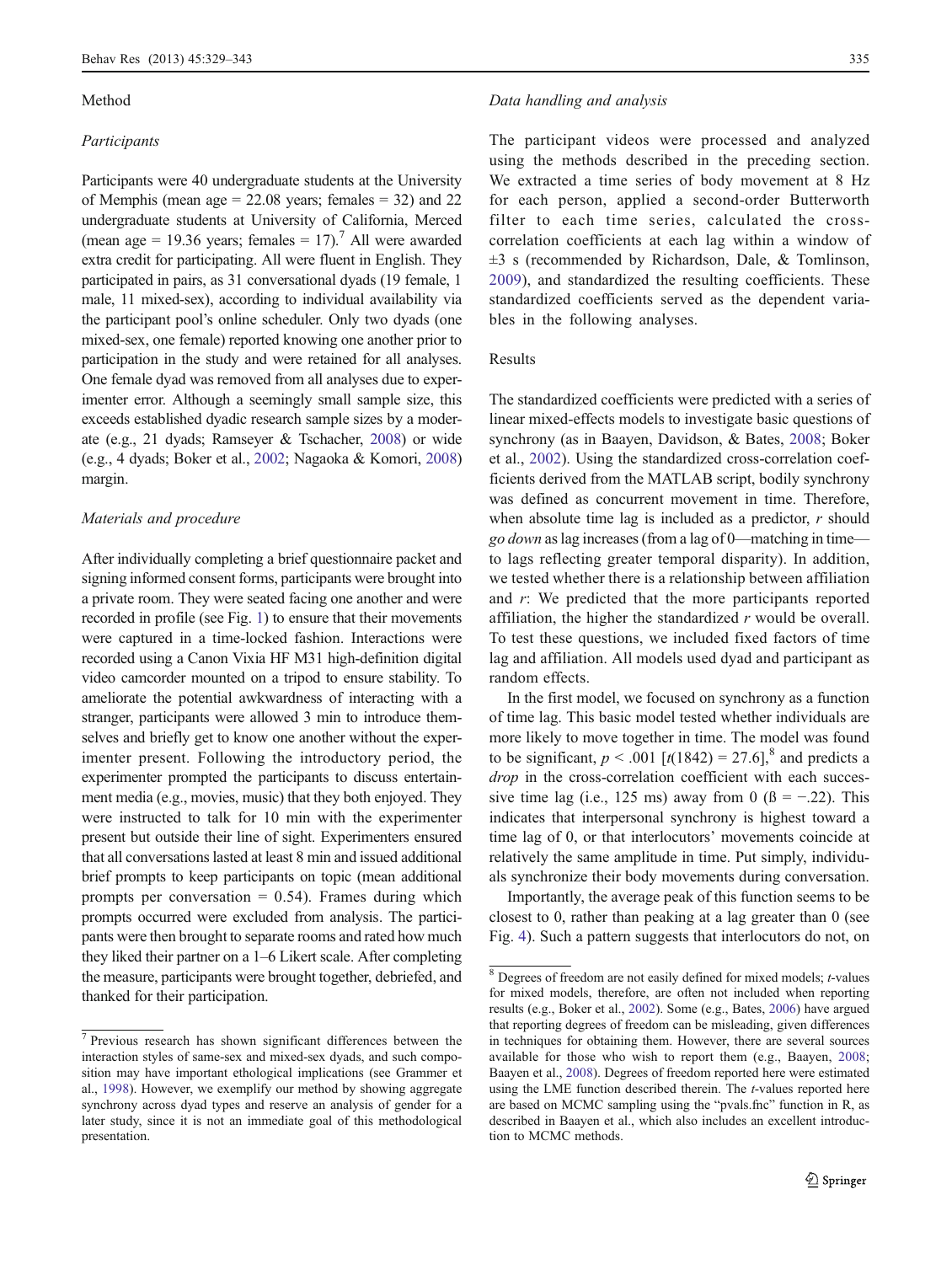<span id="page-7-0"></span>average, lead or follow in body movement patterns and that body movement is synchronized at the same relative phase.

We ran a second basic model to test whether reported levels of interpersonal liking would significantly predict the correlation coefficient. In this model, we included all the data (each  $r$  at each lag) and participants' ratings of interpersonal liking. The model was not found to be significant,  $p = .84$  [t(1842) = .102], suggesting that interpersonal bodily synchrony is not predicted by selfreport levels of liking alone.

Finally, we combined these two fixed factors into a single model, using both lag and liking (centered) to predict the correlation coefficient at each time lag. In this model, the interaction term was significant,  $p < .001$  [t(1840) = 9.37,  $\beta$  = -.07]. The significance of the interaction term implies that, although liking alone does not predict  $r$  values, it can moderate the effects of time lag. To illustrate this, we split our participants into two groups, high and low liking. As can be seen in Fig. [4,](#page-8-0) individuals who like their partner more achieve higher  $r$  near lag 0 than those who do not.

To confirm that the full model was the best-fitting one, we compared the Akaike information criterion (AIC) for each model. We observed that the AIC for the first model (predicting synchrony as a function of lag;  $AIC = 1,401$ ) and the second model (predicting synchrony as a function of liking; AIC = 2,140). The AIC for the saturated model (predicting synchrony as a function of lag and liking) showed it to be the model best fitted to the data (AIC =  $1,355$ ).

# Discussion

In this brief study, we found that interlocutors synchronize with their partners during affiliative conversations. The results of this FDM analysis conform to patterns of results from previous FDM-analyzed research (e.g., Nagaoka & Komori, [2008;](#page-13-0) Ramseyer & Tschacher, [2008](#page-13-0)). In fact, our analyses have extended these other naturalistic studies and present novel insights into synchrony: We found that body movement tended to be synchronized in time, such that synchrony is greatest at a lag of 0. Thus, as a behavioral channel used during conversation, gross body movement may be patterned in-phase between two interlocutors. This means that body movement synchrony has properties that differ from synchrony in speech, which cannot be carried out in-phase during conversation, due to turn-taking. Other forms of movement have been demonstrated to have inphase synchrony between individuals (e.g., Miles et al., [2011;](#page-13-0) Richardson et al., [2007](#page-13-0); Schmidt, Morr, Fitzpatrick, & Richardson, [in press](#page-14-0); Schmidt et al., [1990](#page-13-0)), and FDM analyses have revealed bodily alignment in brief windows of time (e.g., 1-min windows and 5-s time-lags, Ramseyer & Tschacher, [2011;](#page-13-0) 10-min windows and 5-s time-lags,

Nagaoka & Komori, [2008](#page-13-0)). However, this is the first FDMbased analysis demonstrating millisecond-to-millisecond synchrony between interlocutors' broad body movements.<sup>9</sup>

Although no main effect for liking was found, levels of liking moderated interpersonal bodily synchrony: The more participants liked one another, the more closely synchronized their movements tended to be. Despite the lack of main effect, the interaction effect fits with previous research linking affiliation and body movement patterns (e.g., Chartrand & Bargh, [1999;](#page-13-0) Miles et al., [2011\)](#page-13-0).

# General discussion

We describe FDMs as promoting objective quantification of interpersonal (bodily) synchrony, even in small labs with minimal funding. Although several studies on interpersonal interaction have used FDMs, there is little work showing its direct relation to holistic ratings, and there is no detailed methodological presentation of it in the experimental literature. This article serves as an introduction for experimental researchers to FDMs generally and to one simplified version (see [Appendix 2](#page-11-0)).

Using similar methods to existing FDMs (e.g., Nagaoka & Komori, [2008](#page-13-0); Ramseyer & Tschacher, [2008](#page-13-0)), we have provided MATLAB code for a simple automated version, intended to minimize the required amount of postrecording editing (see [Appendix 2](#page-11-0)). This simplified FDM provides researchers with added flexibility in recording setups and, in conjunction with AppleScripts to automate data preparation (see [Appendix 1\)](#page-9-0), allows for an almost completely automated analysis of multiple interactions at a time. By broadening data collection conditions and automating data analysis, researchers will be able to spend more time collecting dyads, leading to larger sample sizes. The use of cross-correlation coefficients as an indicator of interpersonal bodily synchrony, rather than generalized rating scores, will give statistical analyses greater power.

We hope to expand this method to include ways of parsing out the movement of individual body parts to promote more fine-grained analysis of interpersonal synchrony (e.g., posture, gesture). By combining these and other automated methods (e.g., blob analysis; Lu et al.,

<sup>&</sup>lt;sup>9</sup> We did not explore synchrony relative to baseline, but methods are available to do so. For example, Ramseyer and Tschacher [\(2008](#page-13-0)) offer an elegant technique of window-wise shuffling. Shockley, Baker, Richardson, and Fowler ([2007\)](#page-14-0) recommend using a "virtual pair" analysis in which the researcher forms baseline dyads from individuals of separate dyads in the experiment. These are relatively straightforward time-series methods that are outside the methodological scope of this article, but we point the reader to these studies in case this is of interest.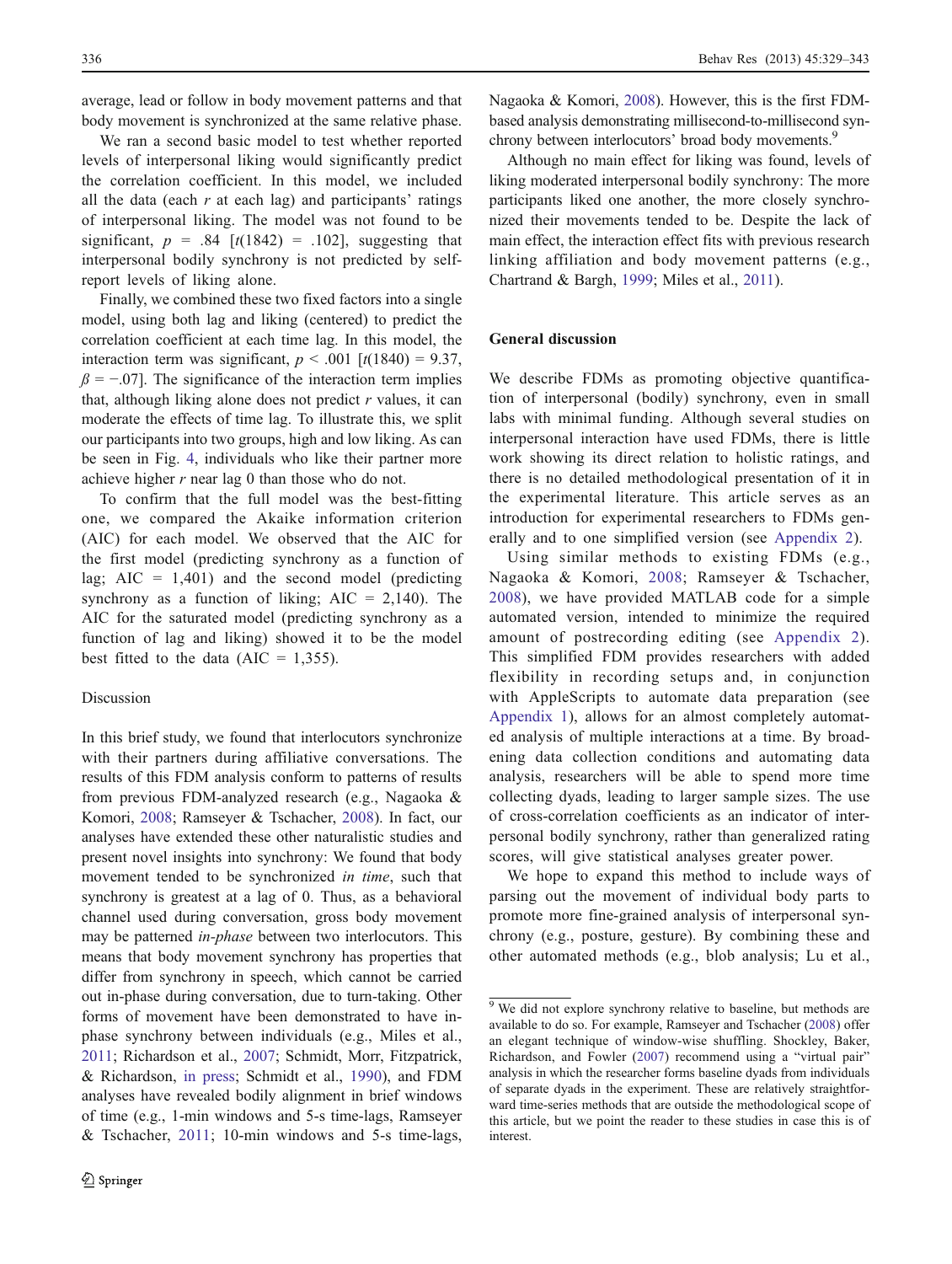<span id="page-8-0"></span>Fig. 4 Interaction effect for time lag and liking on crosscorrelation coefficients. The yaxis is the mean  $r$ , and the  $x$ axis is time lag in 125-ms segments. Self-report levels of liking have been divided into high- and low-liking groups, using a median split. The green reflects the high-liking group; the red reflects the low-liking group

[2005](#page-13-0)), researchers may continue to refine the flexibility and utility of FDM-based methodologies.

0.20

0.15

0.05

0.00

5

 $10$ 

Lag (1/8 s)

(Mean) 0.10

# Limitations

Of course, FDMs are not without their limitations. The FDM outlined here is intended to minimize cost and to automate as much of the data analysis as possible. In doing so, it loses detail afforded by other methods (e.g., movement direction and velocity, limb tracking). Other FDMs offer researchers the ability to track movement in designated areas (e.g., ROIs in MEA); these allow researchers to manually designate specific areas in which to track movement (e.g., limbs). However, even these FDMs are generally blind to movement direction and velocity. All FDMs, by using varying degrees of automated methods to detect movement, tend to underestimate participants' movements toward the camera(s). Because fewer pixels change with medial movement (relative to camera position), FDMs are far more sensitive to lateral movement.

For researchers interested in finer-grained movement characteristics, hand-coding techniques and motion tracking may prove to be worth their respective investments. Hand-coding techniques have been widely used and broadly accepted in inter- and intrapersonal synchrony research. The significant time and training required to chart each movement from frame to frame may be useful to researchers interested in tracking even participants' smallest movements.

Motion tracking may be a viable alternative to both FDMs and hand-coding for those with ample funding and strong data management resources. Currently, few researchers employ these methods for synchrony research, but these systems have unique capabilities that would help to investigate other movement-related questions, as mentioned earlier. Motion-tracking systems would permit an investigation of temporal movement dynamics more precisely than hand-coding permits. However, researchers should weigh the impact of such an invasive technique against its sensitivity to movement: Participants may be less likely to exhibit naturalistic movement patterns while wearing a tight-fitting motion-capture suit than when being filmed, which is relatively noninvasive in comparison.

15

20

Here, we have also not discussed the issue of stationarity. This is an important issue in any time series analysis using regression-based methods. Inspecting our data, we have mostly found evidence of relative stationarity (i.e., relatively unchanged mean and variance throughout each 10-min conversation). For further discussion of this issue and potential methods to manage it, see Boker et al. [\(2002\)](#page-13-0) and Ramseyer and Tschacher [\(2008,](#page-13-0) [2011\)](#page-13-0).

# Future directions

Researchers are beginning to find evidence of interpersonal synchrony across a number of channels (Louwerse, Dale, Bard, & Jeuniaux, [2012](#page-13-0)). We believe that cross-channel

25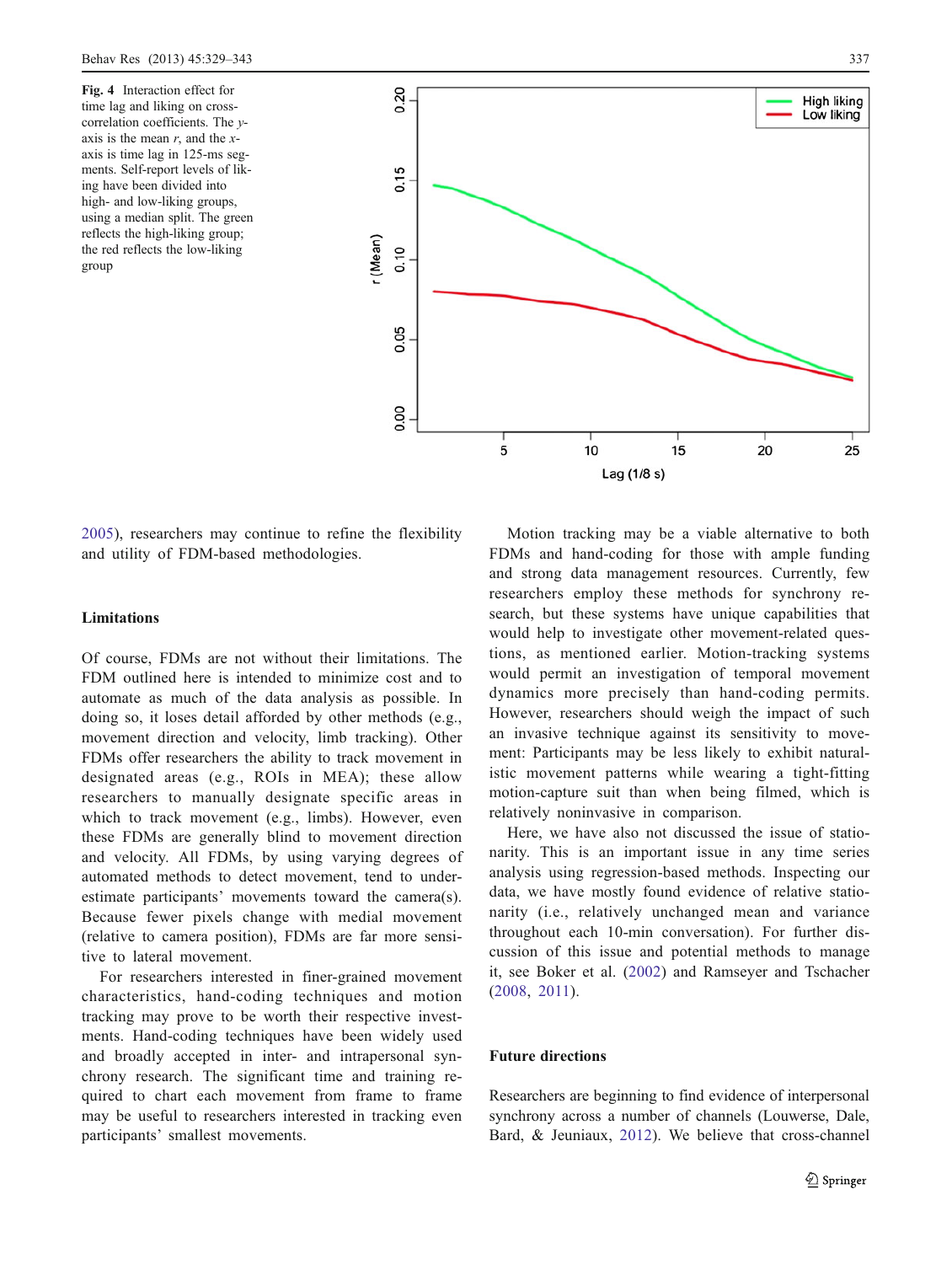<span id="page-9-0"></span>questions—for example, the relation between body movement and verbal turn-taking—are an essential next step for this research area and will promote a deeper understanding of the general and channel-specific mechanisms of synchrony. Although our efforts are presently in the area of bodily synchrony, we plan to incorporate other methods for studying additional channels of interpersonal synchrony.

Using new and established methods, we have endeavored to assemble a cost-effective and efficient methodology that facilitates research into multimodal questions. All items used in the setup are commercially available and highly regarded by reviewers on commercial Web sites (e.g., Amazon). As was noted above, conversations were recorded using a Canon Vixia HF M31 HD digital video camera, mounted on a Sunpak PlatinumPlus 6000PG tripod. To facilitate linguistic analyses, each interlocutor's audio was recorded on a separate audio channel (using an Audio-Technica ATR3350 Omnidirectional Condenser Lavalier Microphone), attached to an Azden CAM-3 On-Camcorder Mini Audio Mixer. The setup as described above costs less than \$800; however, researchers may readily substitute less expensive items (e.g., a webcam for the camcorder) as needed.

We believe that this setup and methodology are flexible enough to capture a number of modes of communication. For example, researchers interested in questions of linguistic alignment (e.g., priming; Brennan & Clark, [1996;](#page-13-0) Cleland & Pickering, [2003](#page-13-0); Kousidis & Dorran, [2009](#page-13-0); Niederhoffer & Pennebaker, [2002](#page-13-0); Reitter, Moore, & Keller, [2010\)](#page-13-0) will find the two-channel recording method amenable to their research (e.g., transcription; Kreuz & Riordan, [2011](#page-13-0)). Additionally, by combining the FDM with pre- or postinteraction questionnaires, researchers interested in affective synchrony (e.g., Chartrand & Bargh, [1999;](#page-13-0) Lakin & Chartrand, [2003](#page-13-0); Miles et al., [2011;](#page-13-0) Sadler et al., [2009;](#page-13-0) Valdesolo & Desteno, [2011\)](#page-14-0) may begin to investigate questions of affective alignment in conjunction with other channels of communication. By combining research into these and other channels, the field can better understand the functions of interpersonal synchrony. Further investigations into cross-channel questions will serve to complement the findings of early efforts in these issues (e.g., Louwerse et al., [2012](#page-13-0)).

Acknowledgements The authors wish to thank Sidney D'Mello for his advice on filters. We also wish to thank undergraduate research assistants Will Dunbar and John James for their help in hand-coding for the second validation study presented in [Appendix 3](#page-11-0). This work was supported in part by NSF Grant HSD-0826825.

#### Appendix 1 AppleScript for automating image segmentation

(\* Note: You must have first set the defaults on the image segmentation process before running this script. To do so, open iMovie and select "Export using QuickTime" under the "Share" menu. Select "Movie to Image Sequence," and set your preferences by clicking "Options." \*)

repeat 1 times # once per video tell *application* "System Events" tell *application* "iMovie" to activate key code 125 key code 120 using control down repeat 7 times key code 124 end repeat repeat 12 times key code 125 end repeat repeat 2 times key code 36 end repeat end tell delay 420 end repeat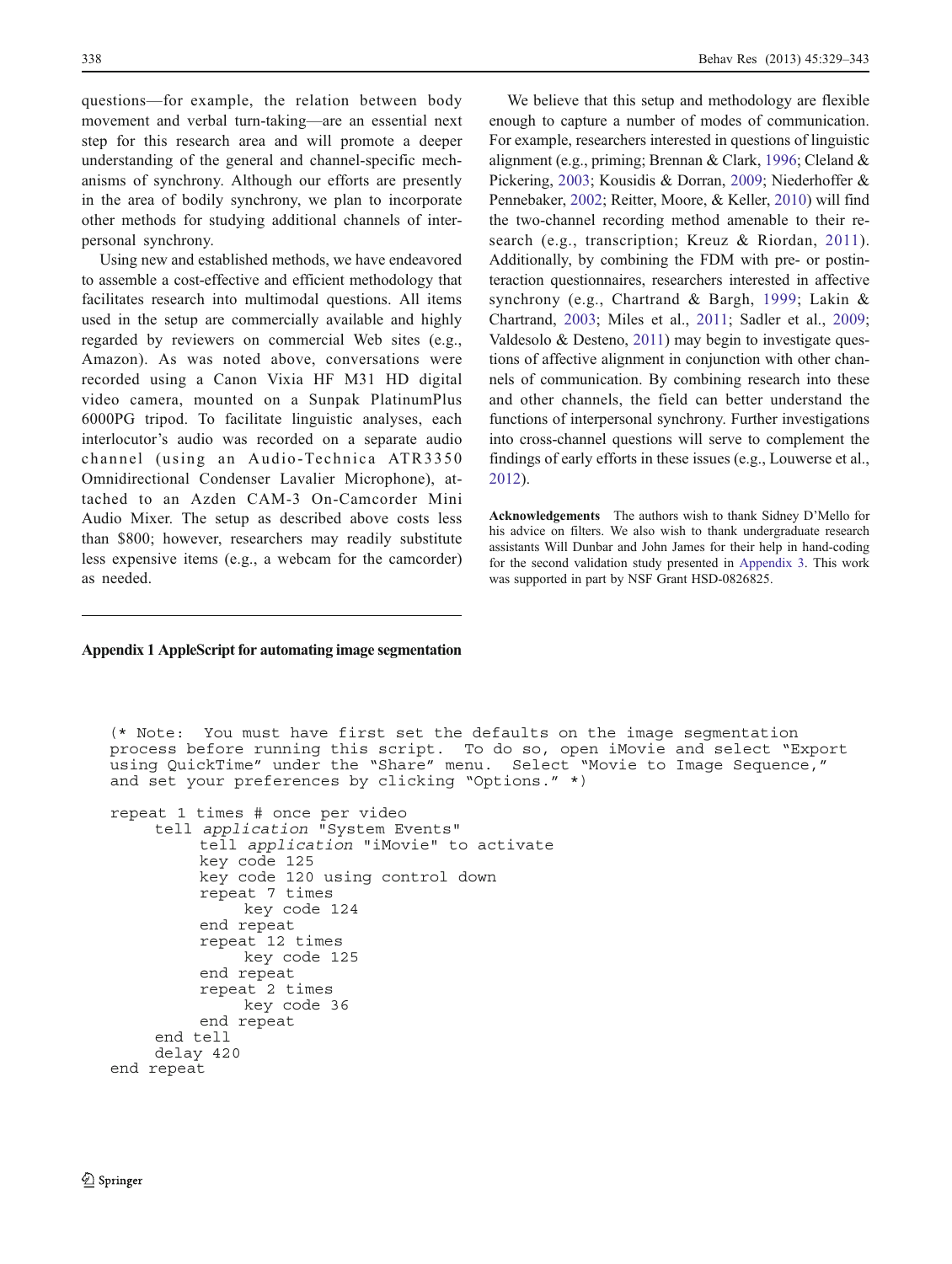#### Appendix 2 MATLAB code for simple frame-differencing method

```
% PROCESSING LOOP % PROCESSING LOOP % PROCESSING LOOP % PROCESSING LOOP % 
% insert appropriate directory below 
cd('directory'); 
% basic variables 
h = qcf;lag size = 150;% fetch images 
imgpath = 'img_*.jpg'; 
imgfiles = dir(imgpath);disp(['Found ' int2str(length(imgfiles)) ' image files.']) 
% create vectors for differenced image z-scores and L/R movement scores 
image z diffs = [];
pLms = \boxed{]};
pRms = [];
% begin loop through images 
for j=2:length(imgfiles) 
      disp(['Processing image: ' int2str(j) '.']); 
      % prep the files 
     file name = imgfiles(i) .name;image\ 2 = image imread(file name);
     file \overline{n}ame = imgfiles(\overline{j}-1).name;
     image 1 = image(<i>image</i>);
      % collapse images across color 
     image_2 = mean(image_2,3);image 1 = mean(image 1,3); % turn images into pixel z-scores 
     image 2 = (image 2 - mean(image 2(:)))./std(double(image 2(:)));
     image_1 = (image_1 - mean(image_1(:))). std(double(image_1(:)));
      % difference, standardize, and store difference vectors 
     image\_diff = abs(image_2 - image_1);image_z_diffs = [image_z_diffs]; mear(image_diff(:))];
      % split images into L/R 
      pLm = mean(mean(mean(image diff(:,1:320,:)))); % change pixels as needed 
to half image; first colon in image diff designates y-axis range, second range
designates x-axis range 
     pRm = mean(mean(mean(image diff(:,,321:end,:)))); % see above
      % store split vectors 
      pLms = [pLms ; pLm]; 
      pRms = [pRms ; pRm]; 
end 
% apply Butterworth filter to results 
[bb,aa] = butter(2,.2);pLms = filter(bb,aa,pLms); 
pRms = filter(bb,aa,pRms); 
% save workspace 
save sample_FDM.mat; 
disp('Frame-Differencing for Sample Dyad Complete.')
```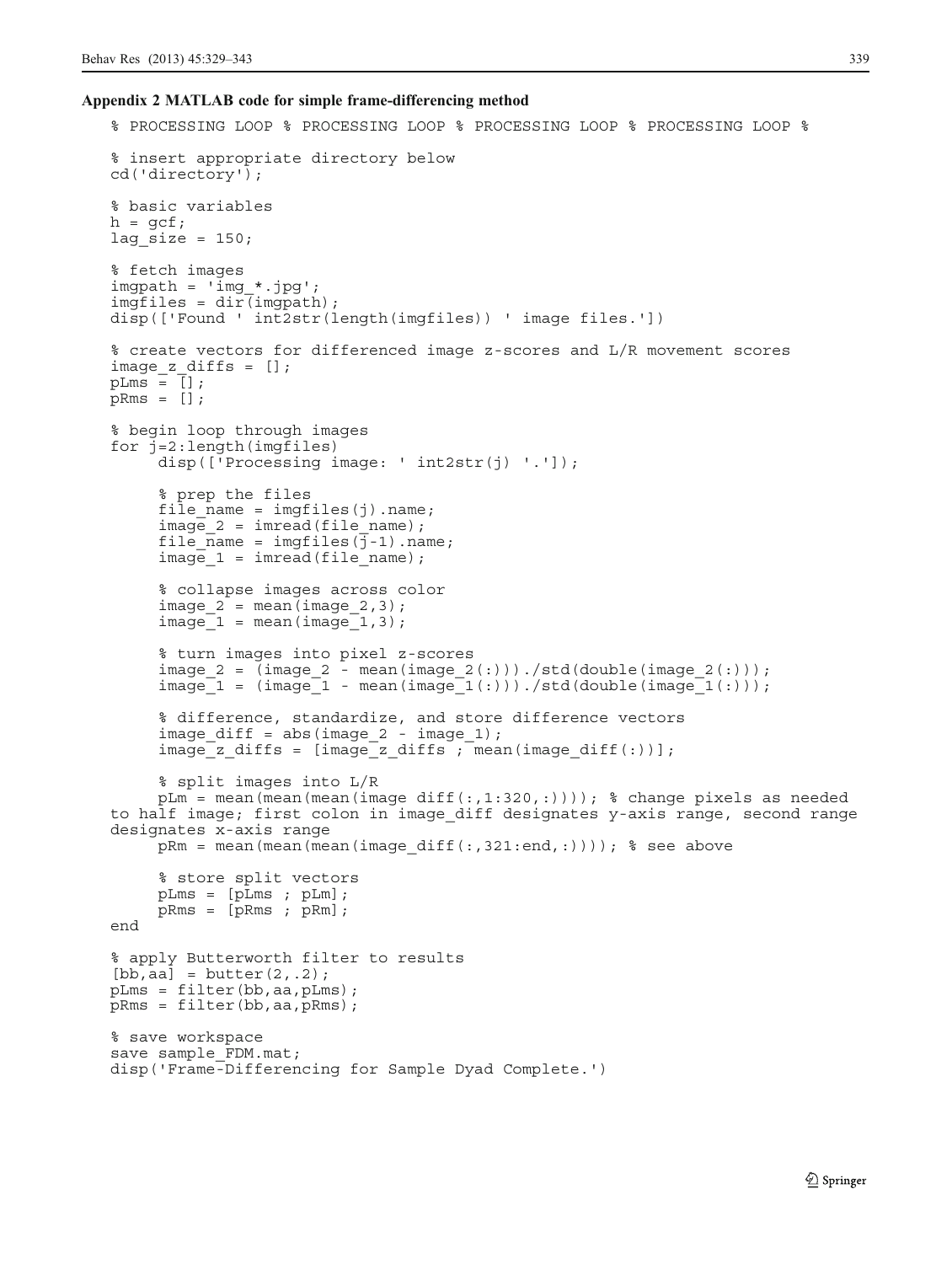```
% CALCULATE CORRELATIONS % CALCULATE CORRELATIONS % CALCULATE CORRELATIONS %
% create matrix for correlations 
dy xcorrs = [];
disp('Creating Correlations for Sample Dyad.') 
% cross-correlate and fill matrix 
dy_xcorr = xcov(pLms,pRms,lag_size,'coeff'); 
dy_x = [dy_x \circ x \circ dx, dy_x \circ dx];
disp('Cross-Correlation for Sample Dyad Complete.')
% save workspace 
save sample_FDM.mat 
disp('MATLAB Workspace Saved.') 
% GENERATE TEXT FILE % GENERATE TEXT FILE % GENERATE TEXT FILE % 
% create csv file 
delete('sample.FDM.csv'); 
data out = fopen('sample.FDM.csv ','w');
disp('Text File Created.') 
% fill the file with data 
for corr=1:301 
      % insert cross-correlation coefficient calculated above 
      fprintf(data_out,'%d,',eval(['dy_xcorrs(' int2str(corr) ')'])); 
      % add time slice (i.e., where along +/- 3s each coefficient was derived)
      fprintf(data_out,'%d,',corr); 
end 
% close the data file 
fclose(data_out); 
disp('Text File Complete.');
```
# Appendix 3 Two validation analyses of presented FDM

We wished to test that our frame-differencing method was doing what we conceptualized—capturing the synchrony of body movement during interaction. To do this, we completed two brief conceptual validation analyses, one using an artificial scenario and another using a small subset of the data analyzed in the experimental portion of the article.

# Artificial scenario

Two people (the second author and another human, unfamiliar with the study) sat across from each other as described in the Method section. They moved in a variety of directions for 60 s and agreed to "attempt to synchronize movements together." Movements involved a variety of pointing, nodding, and rhythmic motions, including the Y-M-C-A dance. Interspersed within these bouts of coupling were moments of nonmovement before engaging in the next bout of synchrony. The video was deliberately designed to produce synchrony in body motion.

When running the FDM (described in the main text of the article), the cross-correlation profile demonstrates



Fig. 5 Plot of cross-correlation coefficients derived from the FDM. Mean  $r$  is plotted along the y-axis; time lag in 125-ms segments is plotted along the  $y$ -axis. The spike around lag 0 indicates in-phase synchrony of movements between interlocutors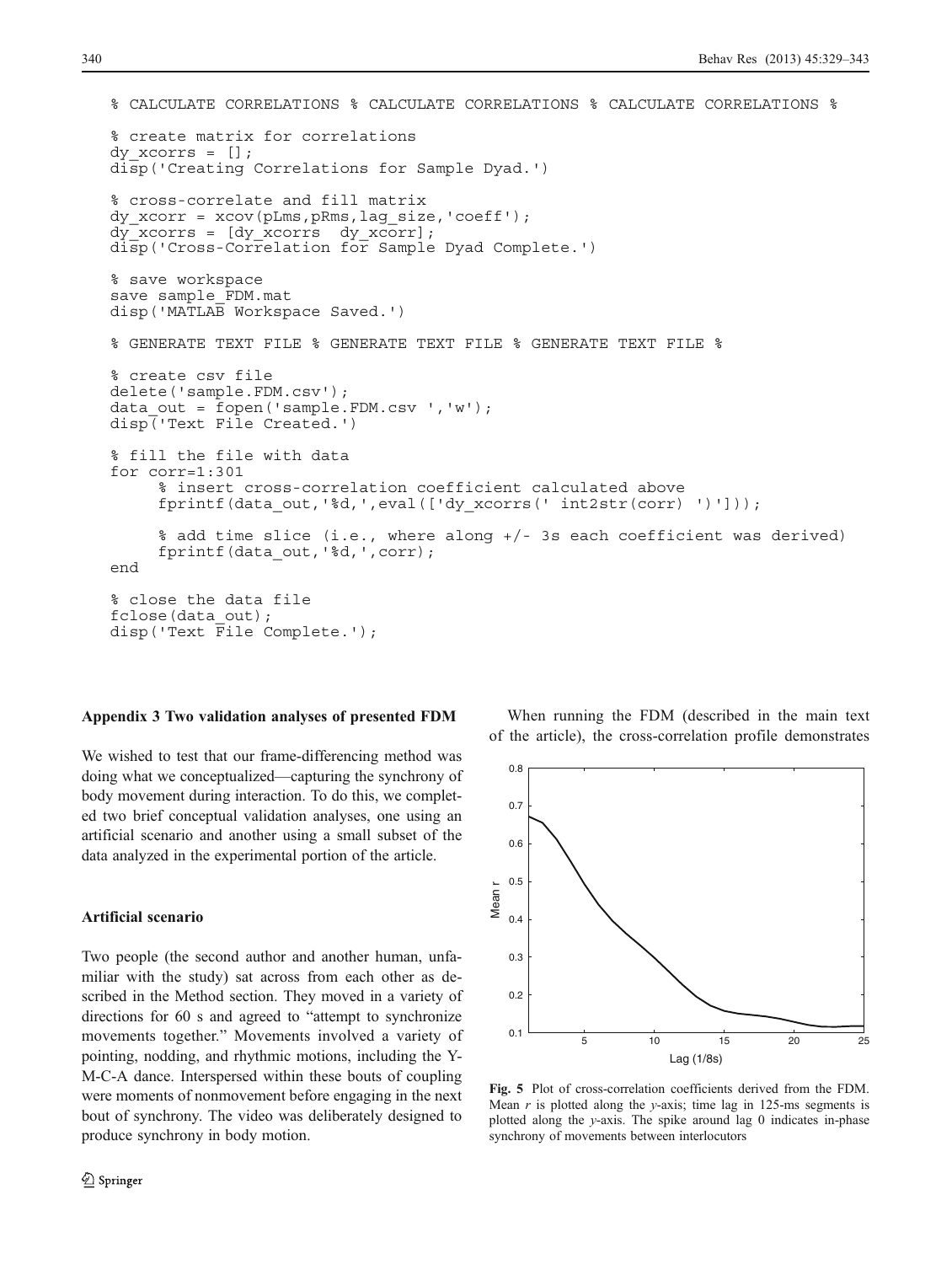what is expected: a very sharp rise of r at a lag of 0  $(p < .0001)$ . The maximum r is much higher than our conversational sample, as would be expected from the artificial nature of the activity. Yet the shape of the function is the same, reflecting a significant drop in  $r$ as lag increases from 0 (see Fig. [5](#page-11-0)).

In order to test that the FDM values are based on body movement and not some other artifact, the authors separately analyzed the video in two different ways. The first author analyzed the video using FDM. The second author carried out a coarser second-by-second coding of the video using a 1–7 Likert scale. The scale was used to reflect, by the naked eye, how much overall body movement was present (at 1 Hz). This process and time scale are akin to holistic ratings of body movement described earlier in the article. This was done separately for the left and right persons in the video. Crucially, when one participant's movement was coded, it was done *blindly* to the movement of the other participant (i.e., only one half of the video was seen when coding). The coding was straightforward given the artificial nature of the task. The crosscorrelation function for these human judgments matches closely with that obtained with the FDM (see Fig. 6).

Because the 8-Hz FDM-derived time series has considerably more data points than the 1-Hz hand code, we down-sampled the FDM time series to the size of the hand-coded body change values. We then compared them with a simple Pearson correlation and obtained a strong correlation,  $r = .68$ ,  $p < .0001$ . The figure of the scatterplot for the movement of both people (blue  $=$ right, black = left) is shown in Fig. 7.



Fig. 6 Plot of cross-correlation coefficients derived from Likert ratings. Mean  $r$  is plotted along the  $y$ -axis; time lag in 1-s segments is plotted along the  $y$ -axis. The spike around lag 0 indicates in-phase synchrony of movements between interlocutors



Fig. 7 Plot of correlations between movement registered by the FDM and Likert ratings. The FDM-derived movements lie along the y-axis, and the Likert ratings lie along the x-axis. The blue circles indicate movement by the person on the right, while the black crosses indicate movement by the person on the left

## Subset of experimental data

In order to verify that similar patterns hold when looking at experimental data, 2 min of two separate dyads' conversations were analyzed using the methods outlined above. Two undergraduate research assistants (blind to the study and results) were recruited to code the movement. Each assistant rated one of two 2-min subsets of participant dyads' conversations, chosen semirandomly. Both were instructed to rate the second-by-second (1 Hz) movement of each participant (again, separately and blind to the movement of the other participant), using a 1–7 Likert scale. The only guideline given to raters was to remain consistent in their subjective evaluations of the movement.

The down-sampled FDM time series of the two conversation subsets were compared with the holistic ratings using simple Pearson correlations. Again, we found a strong correlation for each,  $r = .66$ ,  $p < .001$ , and  $r = .67$ ,  $p < .001$ .

# Summary

These validations are deliberately simple. The first demonstrates that, in deliberately synchronized video clips, synchrony produces a marked cross-correlation peak at a lag of 0 and that human judgment of the video corresponds with a separate analysis based on the FDM. The second confirms that, in experimental data, the FDM provides a measure of actual movement, rather than spurious co-occurring phenomena (e.g., light fluctuations). By executing these analyses as straightforwardly and simply as possible, we attempted to confirm our methodology's effectiveness with intuitive holistic ratings (e.g., Bernieri et al., [1988](#page-13-0)).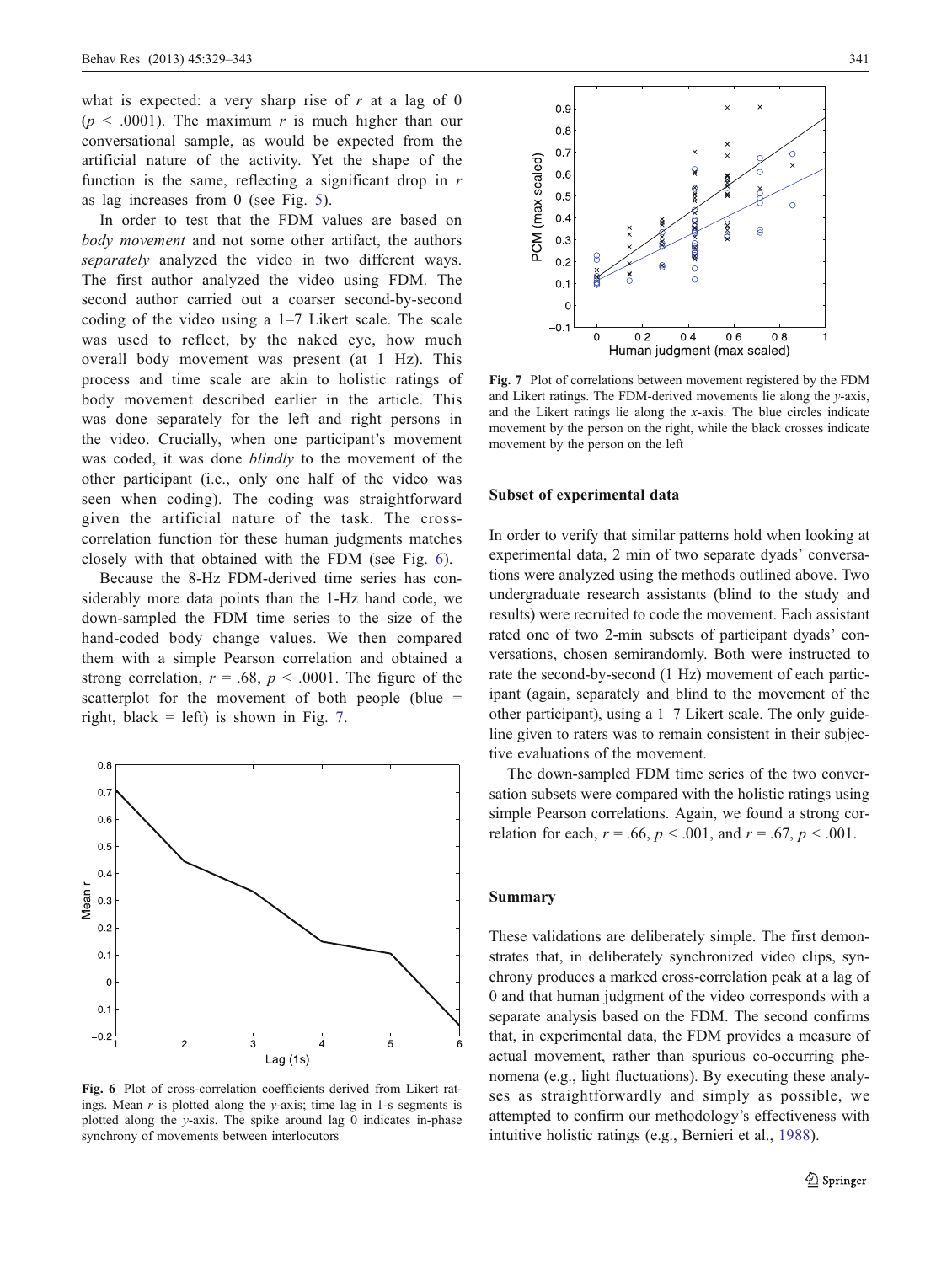#### <span id="page-13-0"></span>References

- Baayen, R. H., Davidson, D. J., & Bates, D. M. (2008). Mixed-effects modeling with crossed random effects for subjects and items. Journal of Memory and Language, 59(4), 390–412.
- Baayen, R. H. (2008). Analyzing linguistic data: A practical introduction to statistics using R. Cambridge: Cambridge University Press.
- Bates, D. (2006). lmer, p-values, and all that. The R-help archives. Retrieved June 6, 2012, from [https://stat.ethz.ch/pipermail/r-help/](https://stat.ethz.ch/pipermail/r-help/2006-May/094765.html) [2006-May/094765.html](https://stat.ethz.ch/pipermail/r-help/2006-May/094765.html)
- Battersby, S. A., Lavelle, M., Healey, P. G., & McCabe, R (2008). Analysing interaction: A comparison of 2D and 3D techniques. Paper presented at the Multimodal Corpora Workshop in the Sixth International Language Resources and Evaluation (LREC'08), Marrakech, Morocco.
- Bernieri, F. J., Davis, J. M., Rosenthal, R., & Knee, C. R. (1994). Interactional synchrony and rapport: Measuring synchrony in displays devoid of sound and facial affect. Personality and Social Psychology Bulletin, 20(3), 303–311.
- Bernieri, F. J., Reznick, J. S., & Rosenthal, R. (1988). Synchrony, pseudosynchrony, and dissynchrony: Measuring the entrainment process in mother-infant interactions. Journal of Personality and Social Psychology, 54(2), 243–253.
- Boker, S. M., Xu, M., Rotondo, J. L., & King, K. (2002). Windowed cross-correlation and peak picking for the analysis of variability in the association between behavioral time series. Psychological Methods, 7(3), 338–355.
- Brennan, S. E., & Clark, H. H. (1996). Conceptual pacts and lexical choice in conversation. Journal of Experimental Psychology: Learning, Memory, and Cognition, 22(6), 1482–1493.
- Caucci, G. (2011). When I move, you move: Coordination in conversation. Unpublished dissertation.
- Chartrand, T. L., & Bargh, J. A. (1999). The chameleon effect: The perception–behavior link and social interaction. Journal of Personality and Social Psychology, 76(6), 893–910.
- Cleland, A. A., & Pickering, M. J. (2003). The use of lexical and syntactic information in language production: Evidence from the priming of noun-phrase structure. Journal of Memory and Language, 49(2), 214–230.
- Condon, W. S., & Sander, L. W. (1974). Neonate movement is synchronized with adult speech: Interactional participation and language acquisition. Science, 183(4120), 99–101.
- Criss, M. M., Shaw, D. S., & Ingoldsby, E. M. (2003). Mother–son positive synchrony in middle childhood: Relation to antisocial behavior. Social Development, 12(3), 379–400.
- Giles, H., & Smith, P. (1979). Accommodation theory: Optimal levels of convergence. In H. Giles & R. St. Clair (Eds.), Language and social psychology (pp. 45–65). Oxford: Blackwell.
- Grammer, K., Kruck, K. B., & Magnusson, M. S. (1998). The courtship dance: Patterns of nonverbal synchronization in opposite-sex encounters. Journal of Nonverbal behavior, 22(1), 3–29.
- Grammer, K., Honda, M., Jüette, A., & Schmitt, A. (1999). Fuzziness of nonverbal courtship communication unblurred by motion energy detection. Journal of Personality and Social Psychology, 77 (3), 487–508.
- Kousidis, S., & Dorran, D. (2009). Monitoring convergence of temporal features in spontaneous dialogue speech. Paper presented at the First Young Researchers Workshop on Speech Technology, Dublin, Ireland.
- Kreuz, R. J., & Riordan, M. A. (2011). The transcription of face-to-face interaction. In W. Bublitz & N. R. Norrick (Eds.), Handbooks of pragmatics (Vol. 1, pp. 657–680). Berlin: De Gruyter Mouton.
- Kupper, Z., Ramseyer, F., Hoffmann, H., Kalbermatten, S., & Tschacher, W. (2010). Video-based quantification of body movement during social interaction indicates the severity of negative

symptoms in patients with schizophrenia. Schizophrenia Research, 121(1-3), 90-100.

- Lakin, J. L., & Chartrand, T. L. (2003). Using nonconscious behavioral mimicry to create affiliation and rapport. Psychological Science, 14 (4), 334–339.
- Louwerse, M. M., Dale, R., Bard, E. G., & Jeuniaux, P. (2012). Behavior matching in multimodal communication is synchronized. Cognitive Science.
- Lu, P., & Huenerfauth, M. (2010). Collecting a motion-capture corpus of American Sign Language for data-driven generation research. Proceedings of the NAACL HLT 2010 Workshop on Speech and Language Processing for Assistive Technologies, 89–97.
- Lu, S., Tsechpenakis, G., Metaxas, D. N., Jensen, M. L., & Kruse, J. (2005). Blob analysis of the head and hands: A method for deception detection. Paper presented at the annual Hawaii International Conference on System Sciences (HICSS '05), Hawaii.
- Meservy, T. O., Jensen, M. L., Kruse, J., Burgoon, J. K., Nunamaker, J. F., Jr., Twitchell, D. P., Tsechpenakis, G., et al. (2005). Deception detection through automatic, unobtrusive analysis of nonverbal behavior. Intelligent Systems, IEEE, 20(5), 36–43.
- Miles, L. K., Lumsden, J., Richardson, M. J., & Macrae, C. N. (2011). Do birds of a feather move together? Group membership and behavioral synchrony. Experimental Brain Research, 211(3-4), 495-503.
- Nagaoka, C., & Komori, M. (2008). Body movement synchrony in psychotherapeutic counseling: A study using the video-based quantification method. IEICE Transactions on Information and Systems, 91(6), 1634–1640.
- Niederhoffer, K. G., & Pennebaker, J. W. (2002). Linguistic style matching in social interaction. Journal of Language and Social Psychology, 21(4), 337–360.
- Pickering, M. J., & Garrod, S. (2004). Toward a mechanistic psychology of dialogue. Behavioral and Brain Sciences, 27 (02), 169–190.
- Ramseyer, F., & Tschacher, W. (2008). Synchrony in dyadic psychotherapy sessions. In S. Vrobel, O. E. Roessler, & T. Marks-Tarlow (Eds.), Simultaneity: Temporal structures and observer perspectives (pp. 329–347). Singapore: World Scientific.
- Ramseyer, F., & Tschacher, W. (2011). Nonverbal synchrony in psychotherapy: Coordinated body-movement reflects relationship quality and outcome. Journal of Consulting and Clinical Psychology, 79(3), 284–295.
- Reitter, D., Moore, J. D., & Keller, F. (2010). Priming of syntactic rules in task-oriented dialogue and spontaneous conversation. Paper presented at the annual conference of the Cognitive Science Society, Vancouver, BC.
- Richardson, D. C., & Dale, R. (2005). Looking to understand: The coupling between speakers' and listeners' eye movements and its relationship to discourse comprehension. Cognitive Science, 29 (6), 1045–1060.
- Richardson, D. C., Dale, R., & Tomlinson, J. M. (2009). Conversation, gaze coordination, and beliefs about visual context. Cognitive Science, 33(8), 1468–1482.
- Richardson, M. J., Marsh, K. L., Isenhower, R. W., Goodman, J. R. L., & Schmidt, R. C. (2007). Rocking together: Dynamics of intentional and unintentional interpersonal coordination. Human Movement Science, 26(6), 867–891.
- Sadler, P., Ethier, N., Gunn, G. R., Duong, D., & Woody, E. (2009). Are we on the same wavelength? Interpersonal complementarity as shared cyclical patterns during interactions. Journal of Personality and Social Psychology, 97(6), 1005–1020.
- Schmidt, R. C., Carello, C., & Turvey, M. T. (1990). Phase transitions and critical fluctuations in the visual coordination of rhythmic